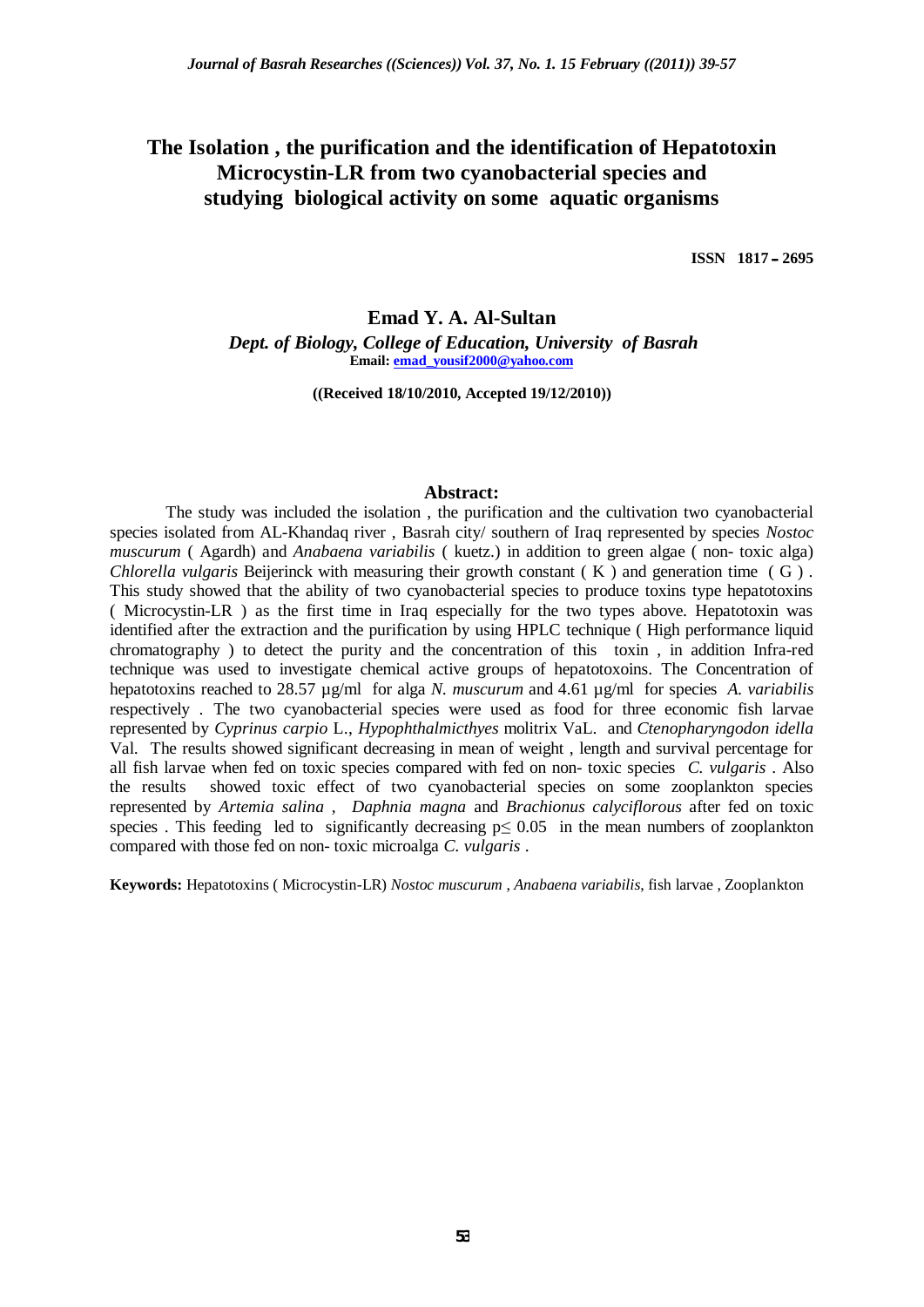# **Introduction:**

 One of the most interesting of five cyanobacterial orders is the Nostocales , defined by their ability to form specialized nitrogen-fixing cells known as heterocysts , many members of this order produce toxins , These metabolites include among others , the hepatotoxins Microcystins , Nodularins and Cylindrospermopsins , as well as Neurotoxins anatoxin-a , Anatoxin-a(s) and patalytic shell fish poisons ( PSP) of which Saxitoxin (STX) is the parent compound [1] .

Microcystins (MCs) which are produced by several strains of planktonic genera *Microcystis* , *Plantothrix* ( *Oscillatoria* ) and *Anabaena* as well as by benthic or terrestrial *Nostoc* and *Hapalosiphon* are the most prevalent cyanobacterial toxins , cyanotoxins [2] .

Cyanobacteria ( Blue - green algae) produce toxins that may present a hazard for drinking water safety and for other organisms , these toxins are structurally diverse and their effects range from liver damage , including liver cancer to neurotoxicity. Microcystin-LR ( Leucine R, L-arginine ) is the best studied cyanobacterial toxins and the World Health Organization has recently set a new provisional guideline value for Microcystin-LR of  $\mu$ g / L drinking water [3].

Fish productivity in fresh water is correlated to flourishment of phytoplanktonic components , bacteria and algae, In addition [4 ,5] to Cyanobacterium blooms have been detected in fresh water ponds and lakes all over the world . Some of these cyanobacteria were found to be the source of some potent toxins [6] and Cyanobacteria were recorded to represent up to 17% of the phytoplankton investigated in fresh water ponds [7].

In spite of the great importance of cyanobacteria for aquatic life nutrition , specially for fish growth and productivity many of them were recorded to be highly toxic affecting the growth of aquatic organisms [8] .

The bioactivity of Microcystins is mainly based on an inhibition of eukaryotic protein phosphatases [9] However , it has been demonstrated that some of these substances ( Hepato and Neurotoxins ) also have a lethal , sub lethal and allelopathic impact on many aquatic invertebtates [10] Numerous physiological and metabolic processes in particular organisms are usually affected such as reducing grazing intensity reproduction and development of juvenile stages are inhibited  $[11]$ .

Toxic cyanobacteria are increasingly and environmental problem as consequence of their mass occurrences in aquatic ecosystems . Microcystins are cyclic heptapeptides produced by fresh water cyanobacteria including several strains from the genera *Anabaena , Microcystis , Plantothrix* and two strains of genus *Nostoc* [12] ,as well as in Iraq several species were detected as toxic cyanobacterial by their ability to produce Hepatotoxin ( Microcystin-LR ) represented by species *Microcystis aeruginosa* , *Microcystis flos-aque* , *Calothrix parietina* and *Hapalosiphon welwitshii* [13 , 14] .

The aim of this study is the illustration ability of two cyanobacterial species *Nostoc muscurum* and *Anabaena variabilis* to produce Hepatotoxin ( Microcystin-LR ) and their bioactivity on some economic fish larvae and several zooplankton tothe visualization of their toxicity .

# **Materials and Methods**

# **1- Algal Samples collection and growth measurement**

 Water samples were collected from Al-Khandaq canal in (Basrah) Governorate / southern of Iraq by using phytoplankton net and then stored in plastic bottles ( 500 ml) until arriving to the laboratory .

 Algal species were isolated by using streaking method on solid and then liquid ch-10 medium respectively [15] , Unialgal and axenic cultures were made according to [16].

 Growth curve of two algal species was made by the measurement of the concentration of chlorophyll-a according to [17] , The growth constant  $(K)$  and the generation time  $(G)$  was measured .Algal species were classified according to [18 , 19, 20 ] .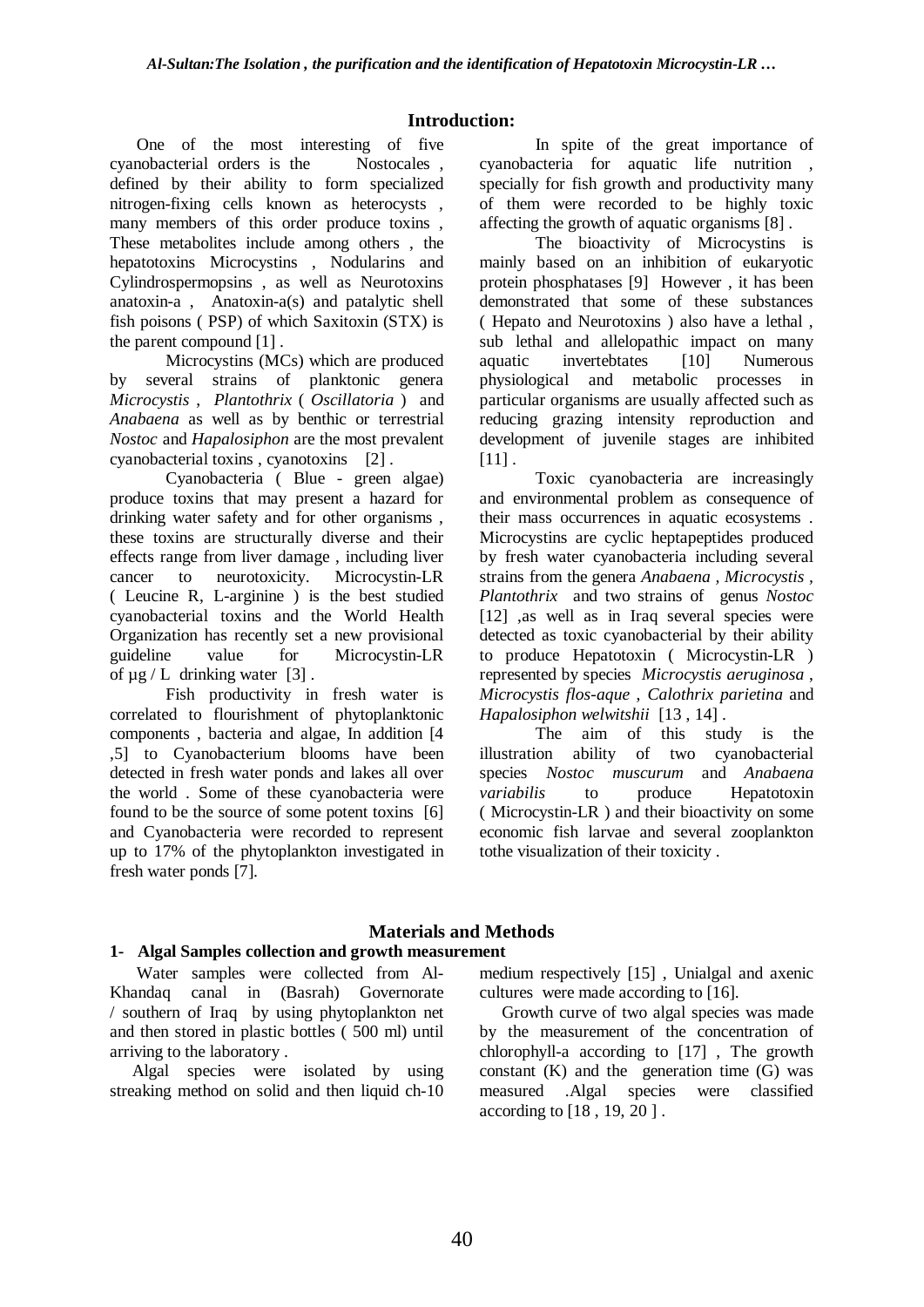#### **2- Extraction and purification of hepatotoxins ( Microcystin-LR )**

 The axienic culture for two toxic species were harvested after 5-6 days from the stationary phase by centrifuge at 3000 rpm , The harvested algal cells were lyophilized by using freezing drier type ( Lab ConCo-18 ) .

 Extraction toxins were made according [21] by taking 0.5 g from lyophilized alga and then mixed with organic mixture ( Methanol: n-Butanol : water ) in portion ( 4:1:15) respectively .

 The purification of toxins was made by using gel filtration chromatography [22] , the column size ( $2\times15$ ) cm filling with silica gel mesh ( 100-200 ) . The column was washed with three eluents respectively (Deionized water , Methanol 20%, Methanol 80% The fraction eluated by 80% methanol ) was concentrated and lyophilized .

### **3-The determination of quantity and purity of Hepatotoxin ( MC-LR ) 1- HPLC technique analysis**

 The toxin fraction was soluted in 1ml of absolute methanol speciallized used for HPLC analysis , and then put in sonicator for 5 minutes , 20 ȝl was injected by microsyring to the HPLC type (Shimadzu) have the following characters ( Reverse phase ( 15×4.6 mm I.d )-C18 column 15  $\mu$ m particles size) The mobile phase (65 :

#### **2**- **Infra - red spectrum**

 The Infra-red spectrum for purified toxins was measured by using fourier transform Infrared spectrophotometer ( FT IR – 84005 ) ,

#### **4-Source of fish larvae**

 Common carp ( *Cyprinus carpio* L. ) and Grass carp ( *Ctenopharyngodon idella* Val. ) larvae were obtained from invertebrates departments / marine science center /Basrah university .While Silver carp ( *Hypophthalmicthyes molitrix* VaL. ) Larvae were obtained from fish research center / Baghdad . Three types of fish larvae range between 7-10 days in age .

#### **5-Feeding experiment a-Fish feeding**

 Three types of fish larvae were fed separately in glass aquarium  $(15\times30\times20)$  cm containing 6 liter of dechlorinated tap water under the same condition above .Three replicate were made for each treatment ,common carp and grass carp ( 10 larvae for each replicate) , While

 $35 \text{ v/v}$ ) of (Methanol:  $5 \mu m$  Buffer phosphate, flow rate ( 1ml / min ) at wave length 239 nm [23] .The results were compared with an absorbance and retention time of standard hepatotoxin ( Microcystin - LR ) produced from Alexis Biochemical Company .

0.5 mg were mixed with potassium bromide ( KBr ) as disk in portion 3:1 and the wave number ranges between ( $600-3600$  cm<sup>-1</sup>).

Carp larvae ( mean weight 6mg , mean length 6 mm ) silver carp (mean weight 6.2 mg , mean length 6.5 mm ) and grass carp larvae (mean weight 6 mg , mean length 6.5 mm ) each larval species were stocked separately in glass aquarium ( $35\times60\times30$ ) cm containing 20 liter of dechlorinated tap water at the rate 2 larvae / L fed on yolk eggs during the adaptation period ( 24 hr), at  $25C^{\circ} \pm 2$  with continuous aeration .

silver carp ( 6 larvae for each treatment) . The treatment group represented by two toxic algal species *Nostoc muscurum* , *Anabaena variabilis* and one species of green-algae ( non -toxic) namely *Chlorella vulgaris* as a control group . Each aquarium was fed on 10% v/v from axienic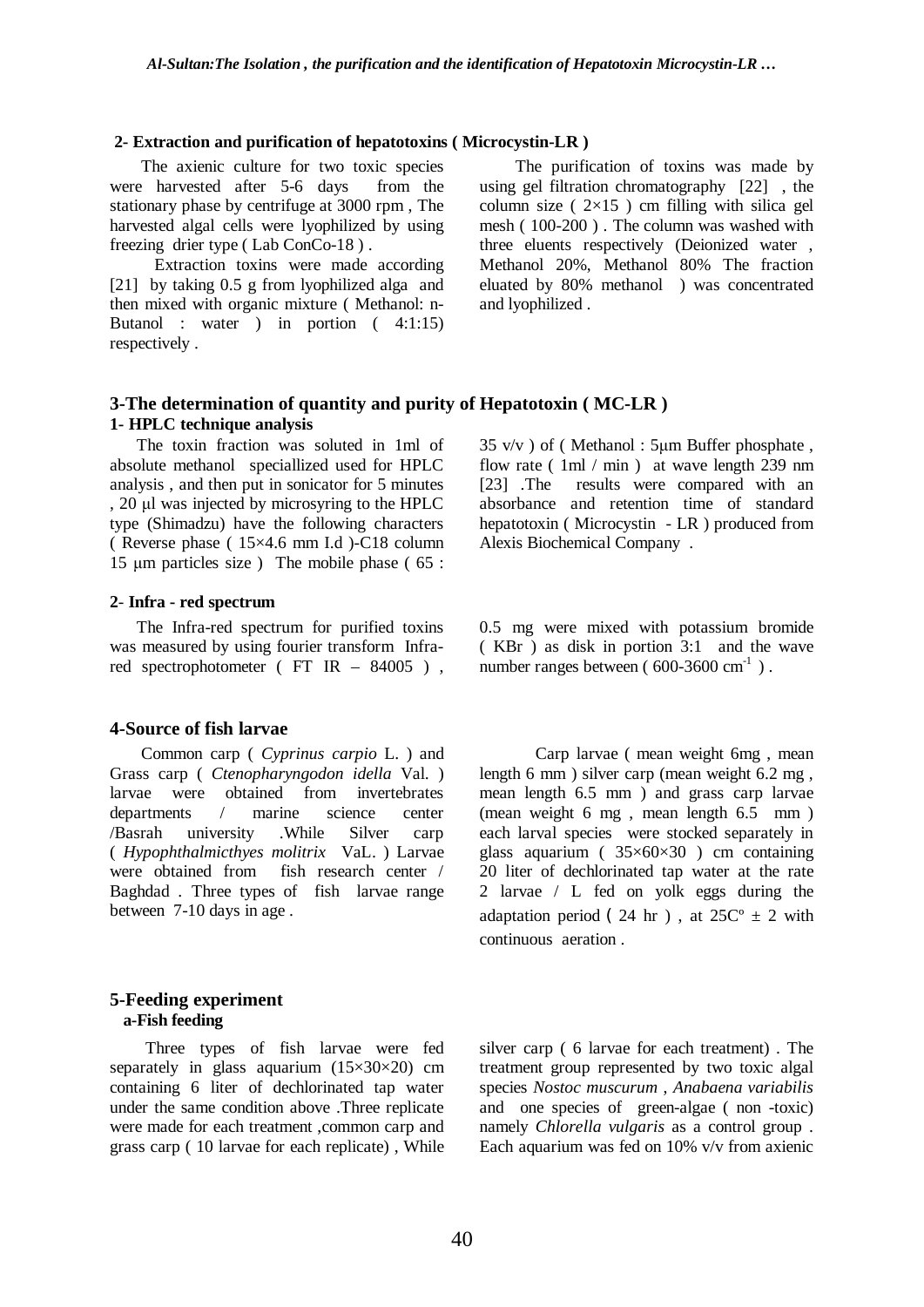cultures for two types of toxic and non-toxic microalgae separately when the algal cultures reached to the stationary phase of its growth exactly ( 5-6 ) days after reaching this phase .

# **b-Zooplankton feeding**

## **1. Daphnia magna**

 *D. magna* were collected from fresh water ponds in Basrah University / Garmat Ali by using zooplankton net (mesh size 200 µm). salinity of water ponds reaches 1.3-1.5 ppt , pH  $= 7.77$  and dissolved oxygen 3.6 mg / L . *D*. *magna* were acclimated ( 48 h ) in aquarium  $(40 \times 30 \times 30)$  cm and fed on yeast cells with aeration before experiments . *D. magna* were fed on toxic microalgae *N. muscurum*, *A. variabilis* and non-toxic microalgae *C. vulgaris*

#### **2. Brachionous calyciflorus**

*B. calyciflorous* were collected from pollutant canal with animal dung nearly Marine research center / Basrah university/ Iraq by using zooplankton net (mesh size 200µm ). sample has salinity 21 ppt,  $pH = 8.53$ . samples were filtered from filter paper type GF/C and then repeated washing with tape water , *B. calyciflorous* acclimate on class aquarium  $(15 \times 30 \times 20)$  cm containing 6 L of filtration water samples , Rorifers were fed on yeast cells before experiments .

#### **3. Atremia salina**

*Atremia salina* samples were collected from brine ponds in Basrah / karmat - Ali by zooplankton net ( mesh size 200 µm ) samples were filtration and put on class aquarium filling with  $(6 L)$  of tape water with salinity 21 % and acclimate for 48 hr before feeding experiments , *C. vulgaris* was used as food along the acclimate time and using as control group later

#### **6-Statistical analysis**

 The analysis of variance ( Anova test one way anova were used ) to detect the significant differences at  $(p<0.05)$  by using the program The weight and the length of fish larvae were recorded at the beginning and end the of all treatments , while the survival rate of larvae was recorded at the long of experiments .

in conical flasks 250 ml filling with 150 ml sterilized tape water , 10 individual were fed on each treatment ( three replicate were made ) , each treatment were inoculated with 2ml of algal cultures separately when reach to 5-6 days from stationary phase for each algal species . survival percentage were measured after 120 hr from feeding experiments by using Bogorove chamber .

*B. calyciflorus* were fed on toxic microalgae *N. muscurum , A. variabilis* and non-toxic microalgae *C. vulgaris* on conical flasks 100 ml containing 50 ml sterilization filtering water sample , each one inoculated with 1ml of algal cultures after reaching 5-6 from stationary phase , 1ml were added from *B. calyciflorus* culture for each replicate containing ( 29-43 ) individuals, *Brachionus calyciflorus* were counted daily by using Sedgwich - Rafter counter .

. Toxic feeding experiments were done on conical flasks size 250 ml contain 150 ml of tape water ( salinity 21 ppt ) with aerator , each conical flasks inoculated with 5 ml of toxic and non-toxic microalgae . survival percentage and number of individual were counted daily by using Bogorove chamber .

SPSS version-11 ) , three replicates were made for each treatment .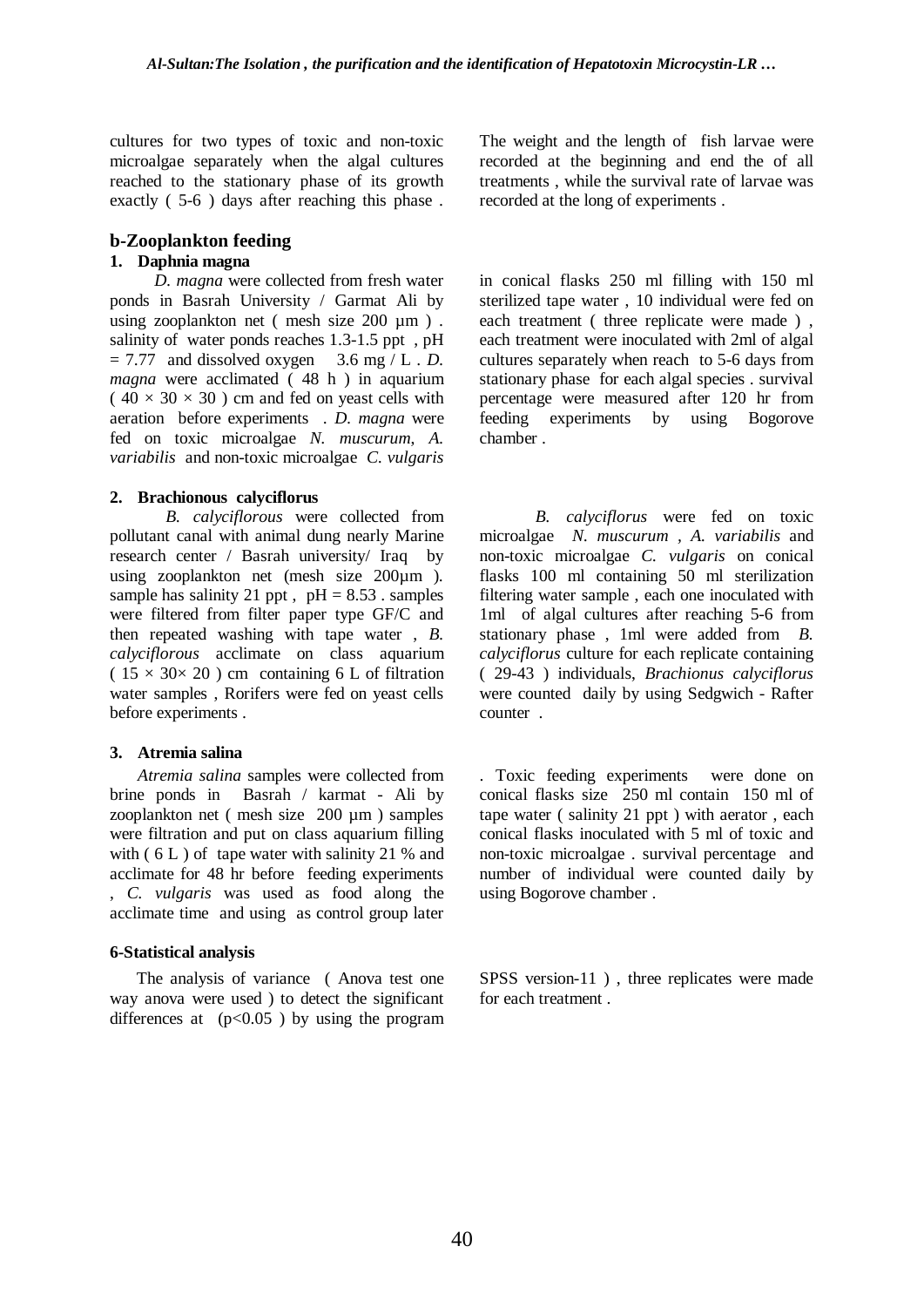#### **Results:**

The present study included the isolation , the purification and the cultivation of two toxic cyanobacterial species *N. muscurum*, *A. variabilis* from water of Al- Kandaq River / Basrah / southern of Iraq , In addition to non-toxic microalgae *C. vulgris* . The two toxic algae *N. muscurum* and *A. variabilis* were belonging to the order Nostocales which appears as filamentous algae with heterocyst.

*N. muscurum* filaments consist of elongate cells 3-4 um in diameter and 6-7 um in length with heterocyst 3-5 in diameter and 6-7 µm in length . While *A. variabilis* filaments appeared as coiled filaments with elongate cells  $4 - 5$  in diameter and  $7.5 - 10$  µm in length with heterocyst 6  $\mu$ m in diameter and 7.5 - 10  $\mu$ m in length . *C. vulgaris* belonging to order Chroococcales , cells appeared as cycloid to avoid single cells  $5 - 8.5$  µm in diameter with cup-shape chloroplast , some times exactly in old cultures this alga appeared as palmelloid aggregation Plate- 1.

Results revealed that toxic algae *N. muscurum* and *A. variabilis* were grown well in Chu-10 medium , but green algae *C. vulgaris* were grown well more than two cyanobacterial species because it has short lag phase period  $(4 \text{ days})$  and low generation time  $(6=0.27)$ and highly growth constant  $(k=1.11)$  compared with toxic microalgae that needed long period for lag phase figures ( 1 ) . Table -1 has shown that two toxic species have low growth compared with green algae *C. vulgaris* there has been ageneration time and growth constant that reaches to ( $G=5.9$ ,  $K=0.051$ ) for and ( $G=5.101$ , K= 0.059 ) for *N. muscurum* and *A. variabilis* respectively .

|  |  | Table-1: Growth curve periods, generation time and growth constant for two toxic |  |
|--|--|----------------------------------------------------------------------------------|--|
|  |  | species N. muscurum, A. variabilis and non toxic species C. vulgaris.            |  |

| Algal isolates | Lag<br>phase<br>Period<br>(days) | Exponential<br>phase (days) | Stationary<br>phase<br>(days) | Harvested time<br>$\frac{days}{}$ | Growth<br>constant (K) | Generation<br>time(G) |
|----------------|----------------------------------|-----------------------------|-------------------------------|-----------------------------------|------------------------|-----------------------|
| C. vulgaris    | 4                                | 11                          | 15                            | $20 - 21$                         | 1.11                   | 0.271                 |
| N. muscurum    |                                  | 11                          | 14                            | $19-20$                           | 0.051                  | 5.90                  |
| A. variabilis  | 8                                | 10                          | 16                            | $20 - 22$                         | 0.059                  | 5.101                 |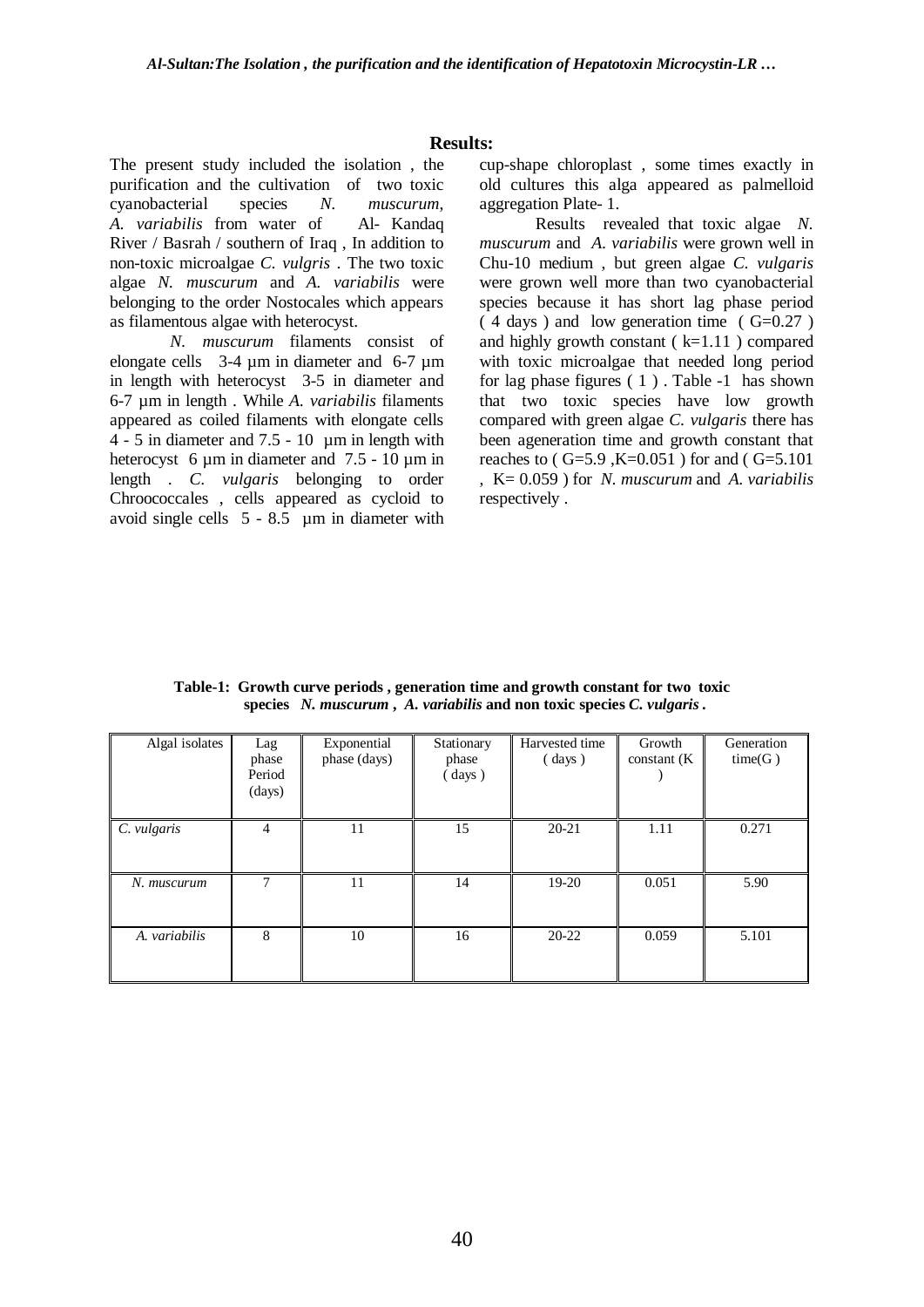

**Plate-1 : Vegetative structures of algal species isolates**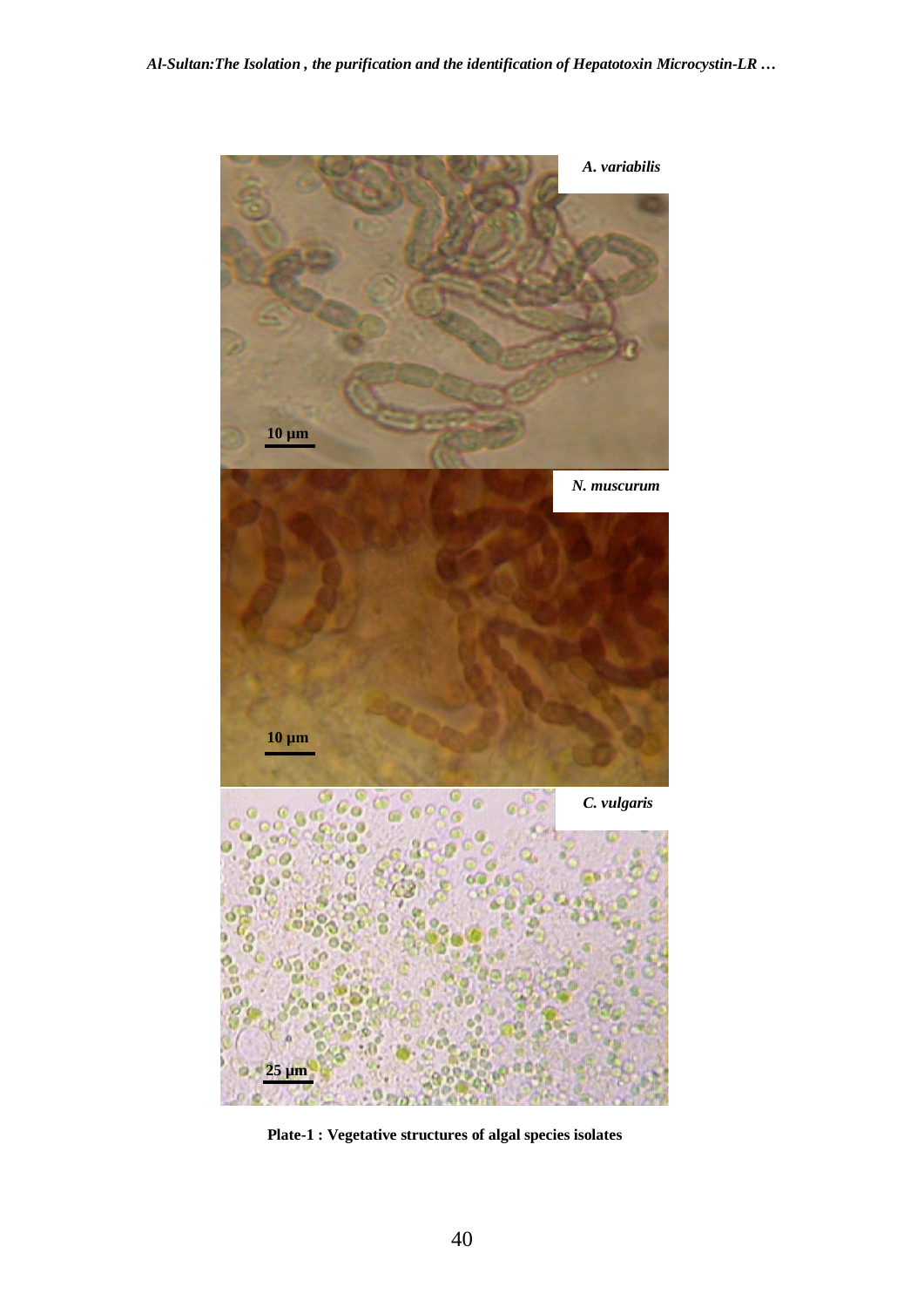

**Figure -1 : Growth curves of algal isolates**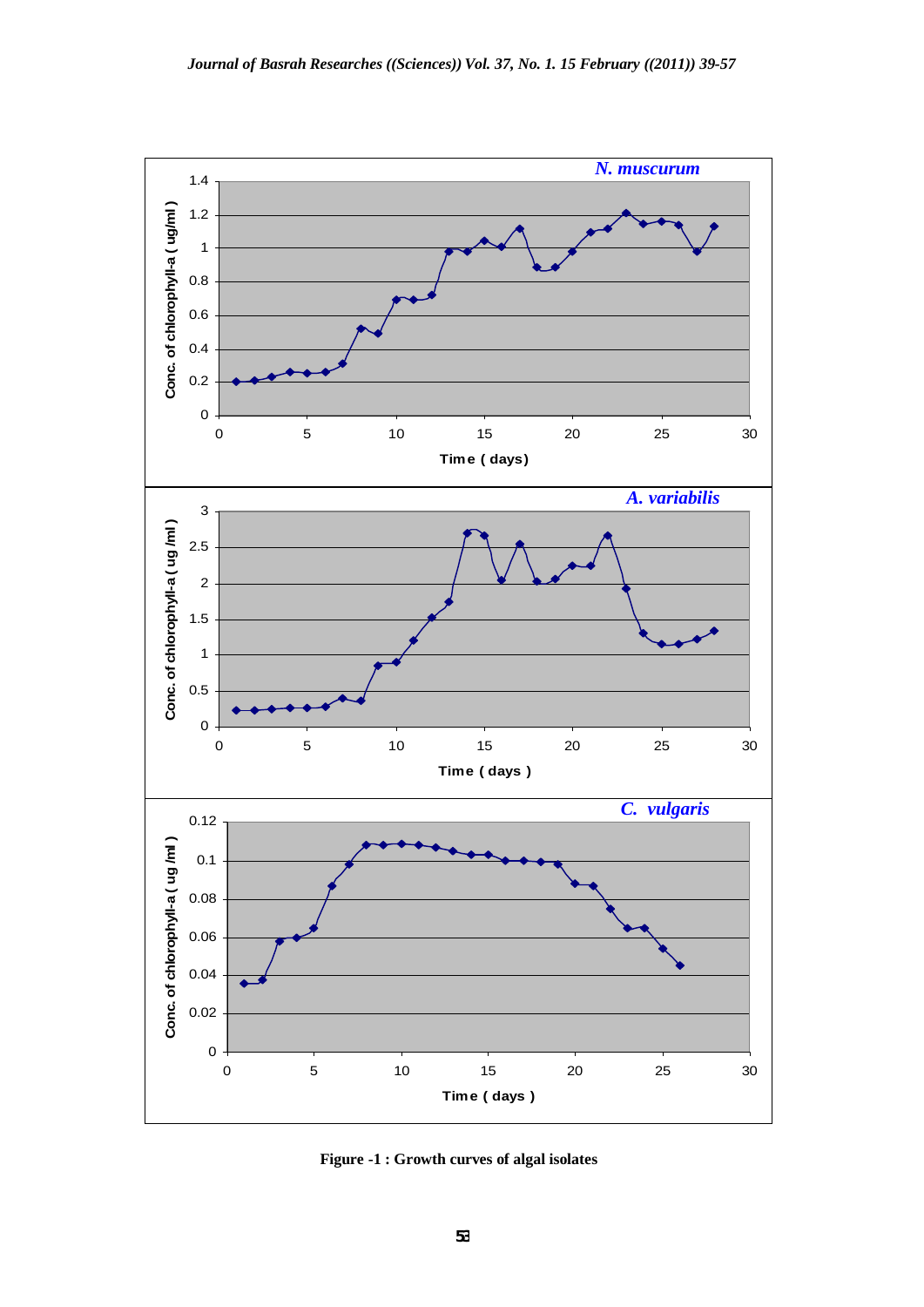#### **Detection toxicity of cyanobacterial algae**

The purified toxins from two cyanobacterial species were detected by using HPLC analysis , they showed the ability to produce toxin called hepatotoxins exactly named Microcystin-LR because there has been retention time ( 4.124 and 3.968 ) min. so this close related with retention time of standard toxins ( Microcystin-LR) reached ( 4.037 ) min. Hepatotoxin (Microcystin-LR) concentration reaches to 27.57  $\mu$ /ml and 4.61  $\mu$ /ml from two cyanobacterial species *N. muscurum* and *A. variabilis* respectively figure - 2 and Table -2 . Also purified toxins ( MC-LR) from two toxic species *N. muscurum* and *A. variabilis* showed similar active chemical groups their consist the structure of standard hepatotoxins ( MC-LR) figure-3 . and table -3 .

#### **Table-2: Retention time , area under curve and concentration of hepatotoxins ( MC-LR) For standard toxins and purified toxins from two cyanocacterial species .**

| Algal toxins                       | Area under curve | Retention<br>time(min) | Conc. of hepatotoxins<br>(Microcystin-LR) $\mu$ g/ml |
|------------------------------------|------------------|------------------------|------------------------------------------------------|
| Standard toxin<br>(Microcystin-LR) | 35190            | 4.037                  | 20                                                   |
| N. muscurum                        | 50270            | 4.125                  | 27.57                                                |
| A. variabilis                      | 8128             | 3.968                  | 4.61                                                 |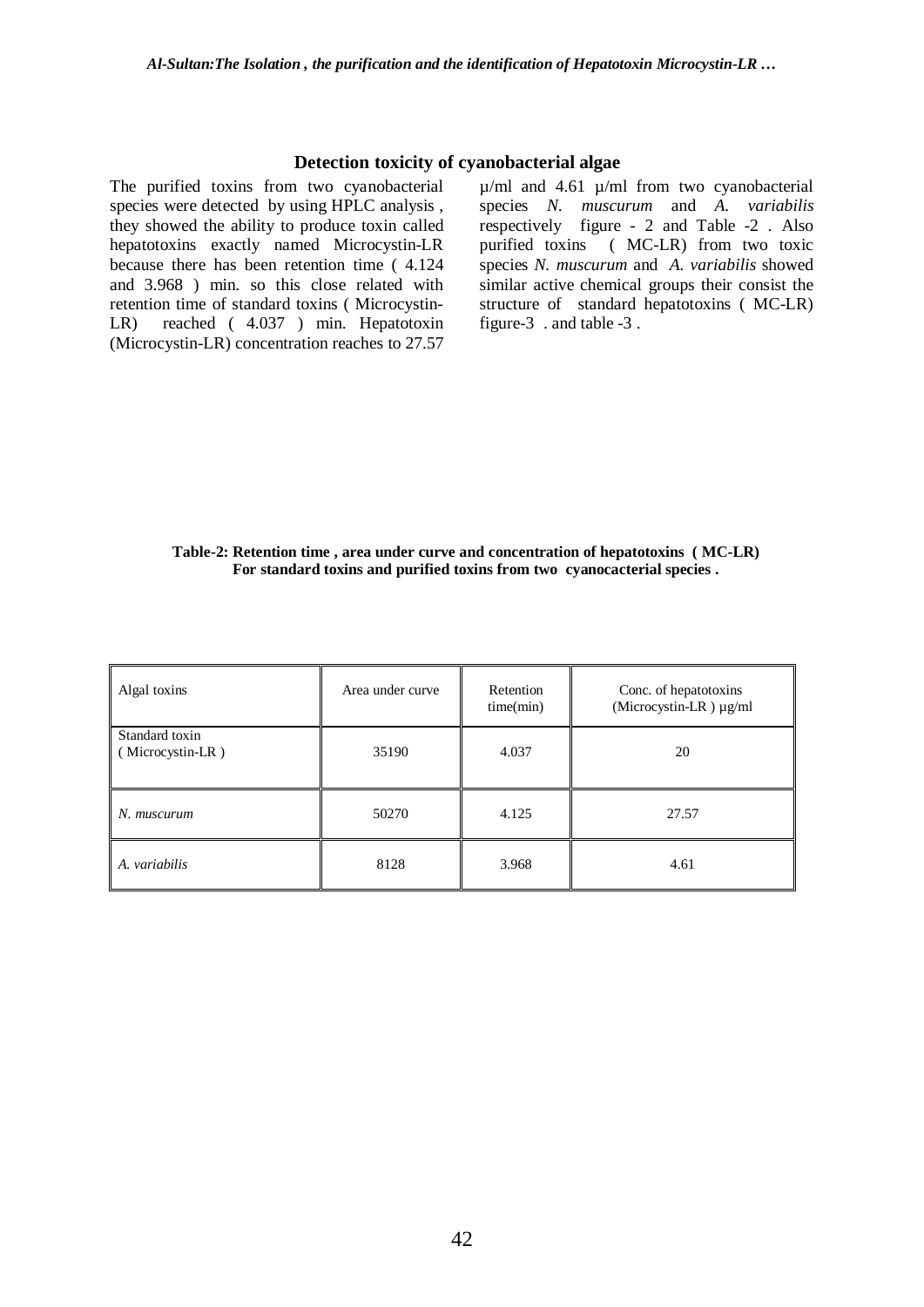





*N. muscurum A. variabilis*

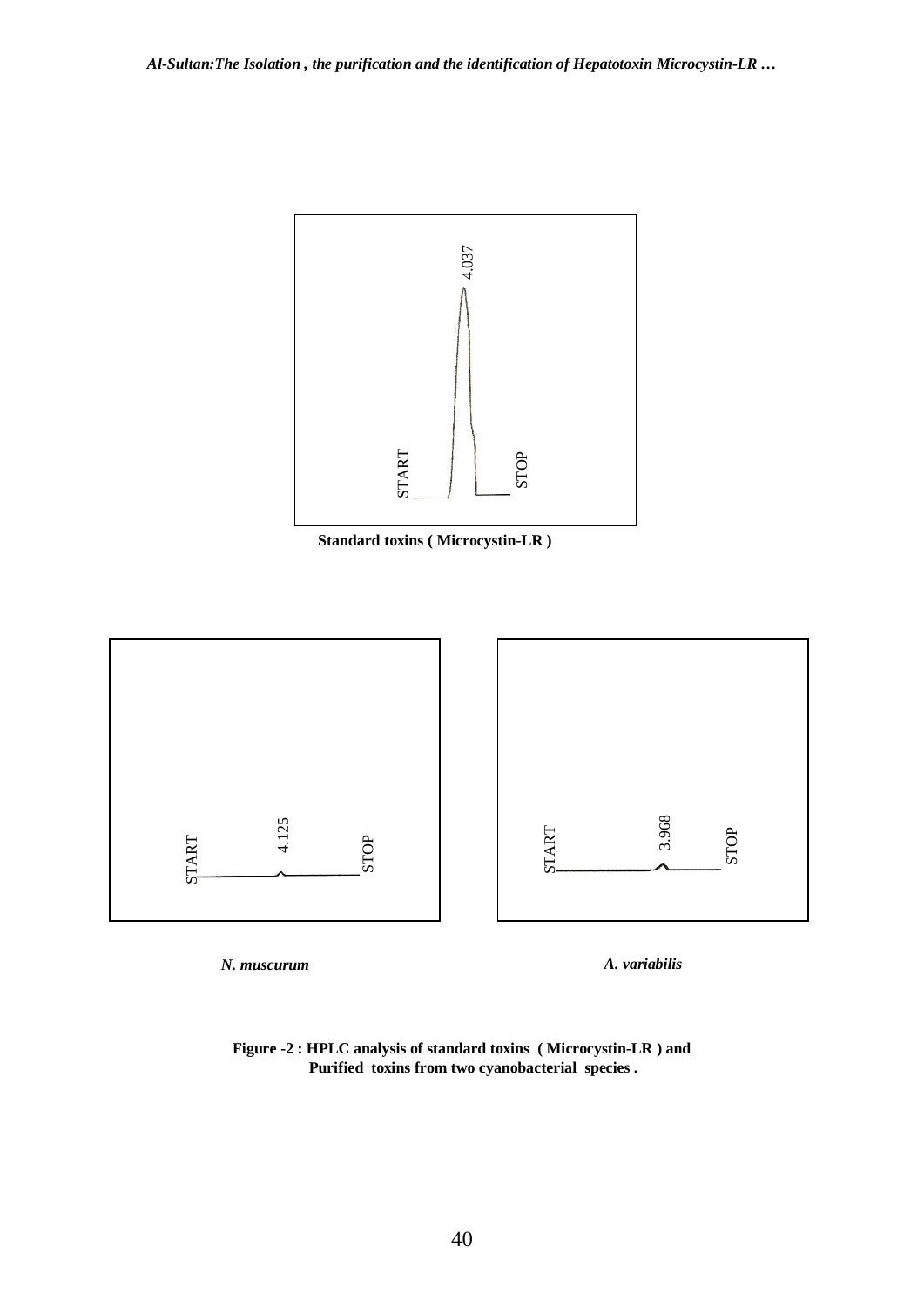

**Figure-3 : Infra- red spectra of purified hepatotoxins from two cyanobacterial species**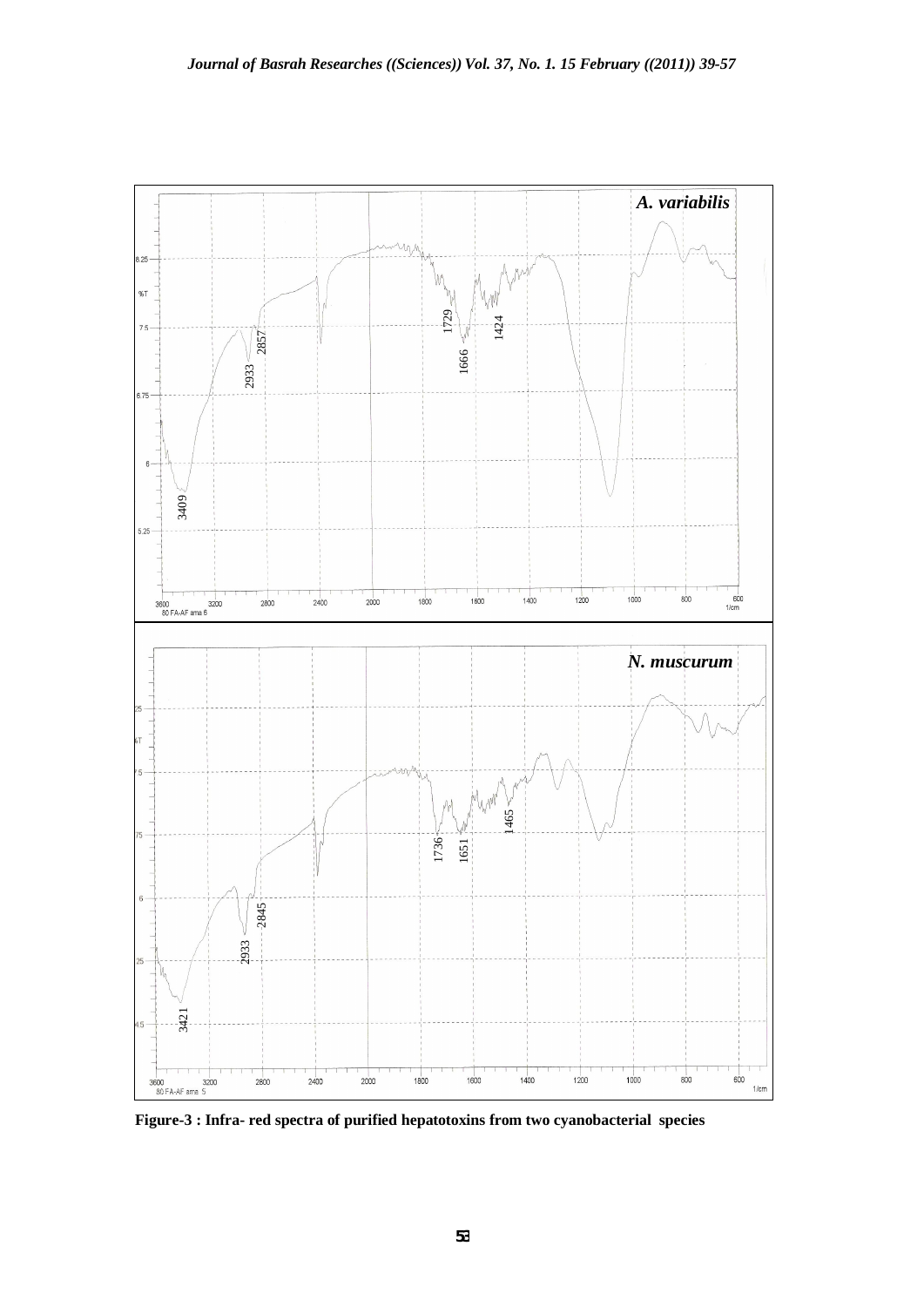|  | Table -3 : IR spectrum of Microcystin-LR purified from two toxic algae N. muscurum and A.variabilis. |
|--|------------------------------------------------------------------------------------------------------|
|  |                                                                                                      |

| <b>Functional group</b>         | N. muscurum              | A. variabilis            |  |
|---------------------------------|--------------------------|--------------------------|--|
| OH, NH Str.                     | $Str.$ , Br.<br>3421     | 3409<br>Str., Br.        |  |
| Alkyl group (CH, CH2, CH3)      | $V.$ , Str., Br.<br>2933 | $V.$ , Str., Br.<br>2933 |  |
| Carbonyl in Carboxyl group Str. | Str.<br>1736             | 1726<br>M. Br.           |  |
| Carboxyl in amide<br>Str.       | $1465 - 1651$            | 1661-1424                |  |

Str., Br. = strong braud , V., Str., Br. = very strong braud , M., Br = medium braud

# **Toxicity of algae on fish larvae**

The results showed that feeding on non -toxic microalgae *C. vulgaris* led to highly survival percentage for three types of fish larvae reached to ( 70 , 83.33 , 83.33) % for larvae *C. carpio* , *H. molitrix* and *C. idella* respectively , in contrast the results showed decreasing on survival percentage especially for *C. carpio* reached to  $(0\%$ ,  $20\%$ ) after fed on toxic microalgae *N. muscurum* and *A. variabilis* respectively followed by *H. molitrix* and *C. idella* larvae figure - 4 . *C. idella* larvae showed more resistance against two toxic algae compared with other larvae .

 Also feeding on toxic microalgae showed that significant decreasing ( $p \leq 0.05$ ) in the weight and the length of three fish larvae especially weight of *H. molitrix* larvae ( 6.28 mg ) when fed on toxic microalgae *N. muscurum* and length of *C. carpio* larvae ( 6.46 mm ) , *C. idella* larvae ( 8.50 mm ) when fed on toxic microalgae *A. variabilis* compared with these fed on non-toxic microalgae *C. vulgaris* Tables ( 4 , 5 ) respectively .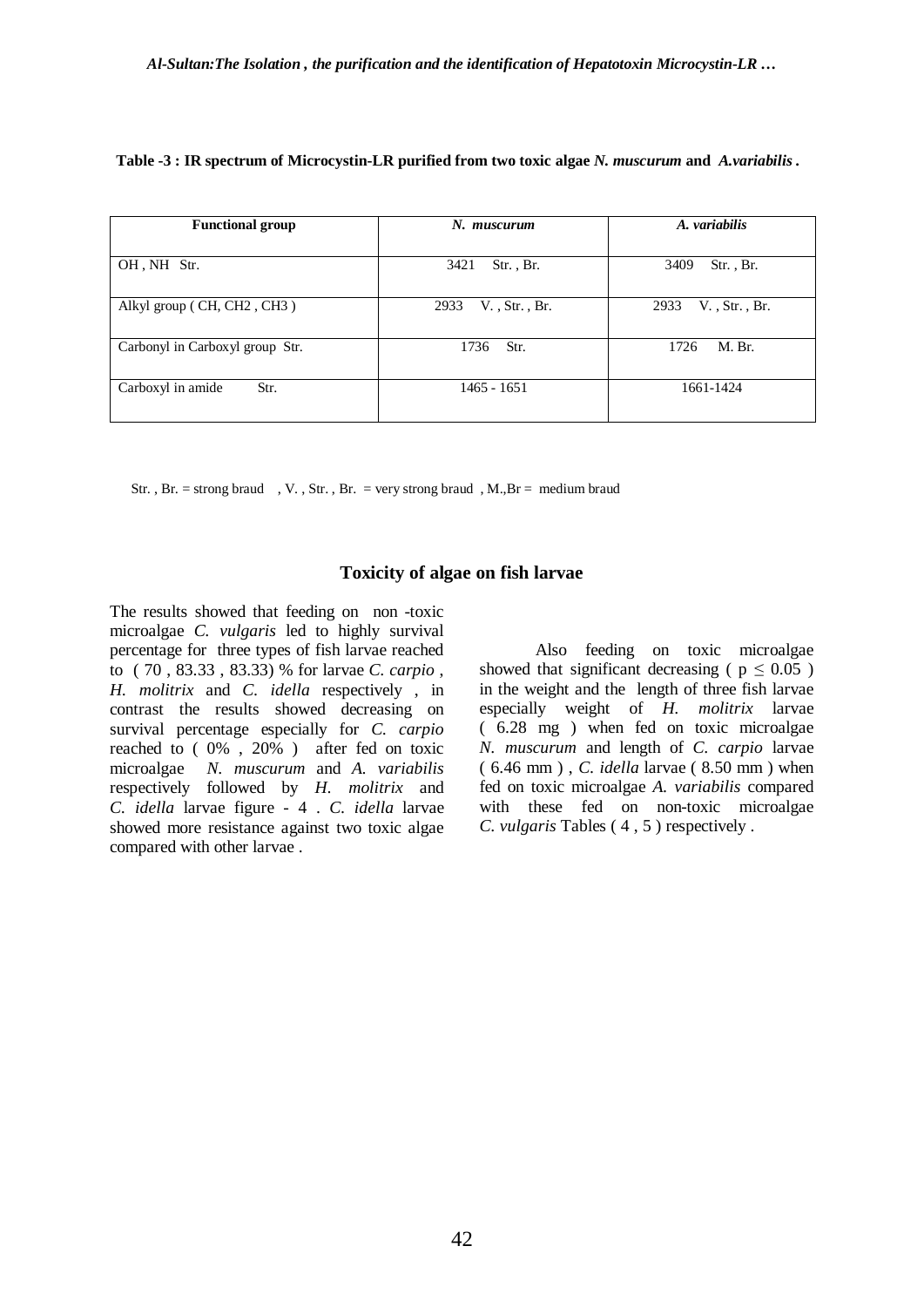

**Figure - 4 : Survival percentage of fish larvae** *C. carpio* **,** *H. molitrix* **and** *C. idella* **after fed on toxic and non-toxic microalgae .**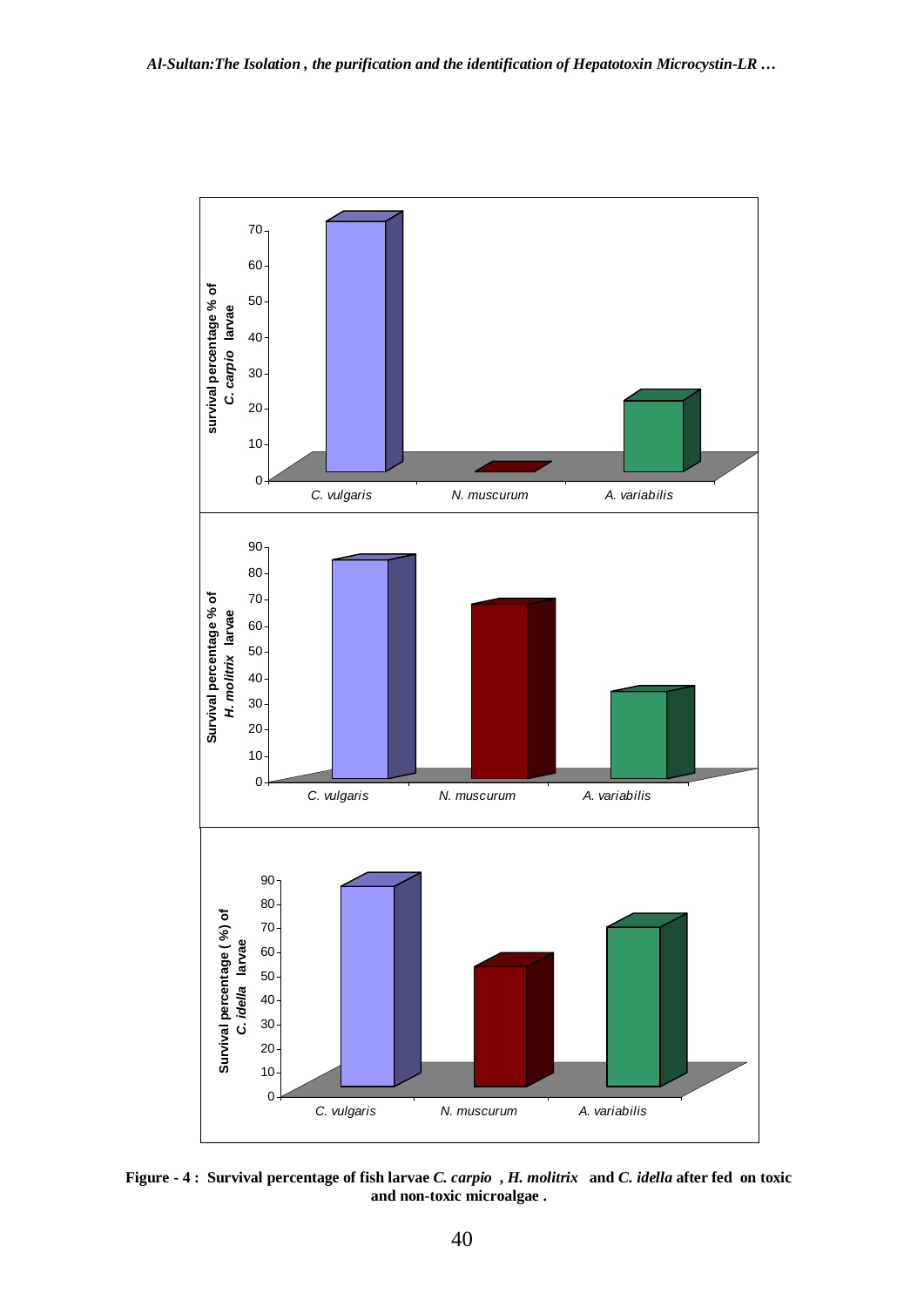| Algal species      | C. carpio             | H. molitrix                | C. idella                     |
|--------------------|-----------------------|----------------------------|-------------------------------|
| $\mid$ C. vulgaris | $7.31 \pm 0.10^{a*}$  | $7.72 \pm 0.02^{\text{a}}$ | $10.55 \pm 0.58$ <sup>a</sup> |
| N. muscurum        | $6.83 + 0.05^{\circ}$ | $6.28 + 0.02$ <sup>c</sup> | $6.92 \pm 0.01$ <sup>p</sup>  |
| A. variabilis      | $6.30 + 0.10^{b}$     | $6.74 + 0.04$ <sup>b</sup> | $6.65 + 0.01$ <sup>b</sup>    |
| <b>RLSD</b>        | 0.14                  | 0.05                       | 0.55                          |

#### **Table -4: Mean weight of** *C. carpio* **,** *H. molitrix* **and** *C. idella* **larvae fed on toxic and non- toxic microalgae after 12 days of feeding.**

(\*) : similar letters mean non significant differences and converse .

#### **Table -5 : Mean Length of** *C. carpio* **,** *H. molitrix* **and** *C. idella* **larvae fed on toxic and non- toxic microalgae after 12 days of feeding**.

| Algal species | C. carpio                     | H. molitrix                  | C. idella                     |
|---------------|-------------------------------|------------------------------|-------------------------------|
| C. vulgaris   | $8.35 \pm 0.05$ <sup>a*</sup> | $9.08 + 0.07$ <sup>a</sup>   | $10.76 \pm 0.25$ <sup>a</sup> |
| N. muscurum   | $7.20 \pm 0.1$                | $6.86 \pm 0.05$ <sup>p</sup> | $8.76 \pm 0.05$ <sup>b</sup>  |
| A. variabilis | $6.46 + 0.05$ <sup>c</sup>    | $6.92+0.02$ <sup>p</sup>     | $8.50+010$                    |
| <b>RLSD</b>   | 0.12                          | 0.09                         | 0.08                          |

(\*) : Similar letters mean non significant differences and converse .

#### **Toxicity on zooplankton**

The results showed obvious decreasing  $(p \le 0.05)$  in the mean numbers of zooplankton individuals after feeding on two toxic species *A. vaiabilis* and *N. muscurum* . Figure (5) showed non significant differences between mean number of two zooplankton *D. magna* and *B. calyciflorous* after feeding on two toxic species . while increasing in their mean number of individual in control group represented by non-toxic microalgae *C. vulgaris* reach mean number to 71.77 and 60.66 individuals for two zooplankton respectively. *A. Salina* was also affected by the toxicity of two cyanobacterial species exactly *N. muscurum* which led to decreasing significanty on their mean number of individuals that reached to 5 individuals followed by *A. variabilis* reaching to

12 individuals , in contrast non significant decreasing on mean number of individuals was show after feeding on green algae *C. vulgaris* , In addition to that increasing in the mean number of *D. magna* and *B. calyciflorous* was shown 48-72 hrs to 120 hrs after feeding on nontoxic *C. vulgaris* compared with significant decreasing without significant differences especially in the first time of feeding periods ( 0 - 45 hrs ) figure (6) . *A. salina* also showed significant decreasing number of individuals on periods ( $24 - 120$ ) hrs after feeding on two toxic species , while non- significant differences showed on their mean numbers a long the feeding periods after feeding on non-toxic microalgae *C. vulgaris .*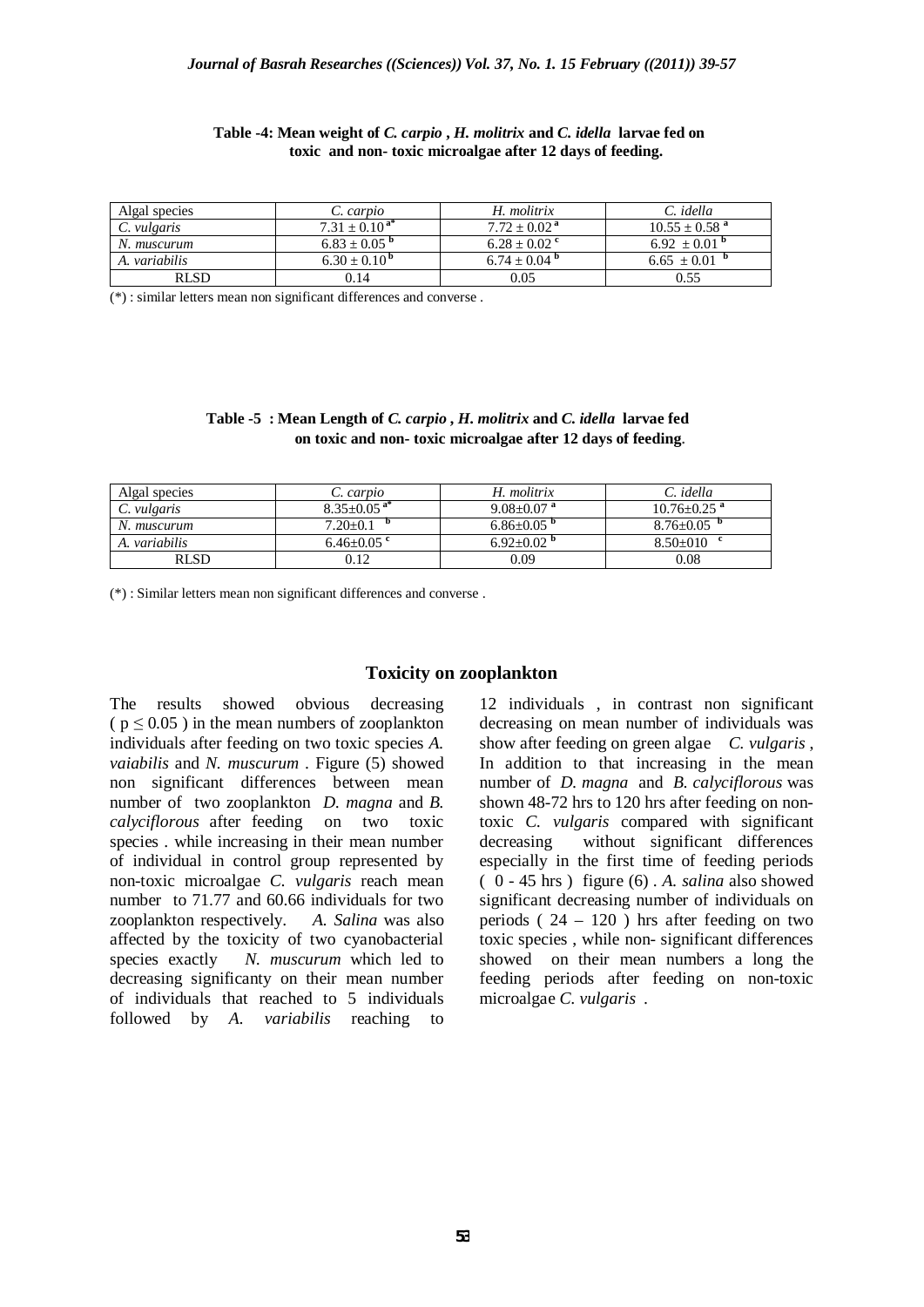

**Figure-5 : Total Mean numbers of** *D. magna* **,** *B. calyciflorous* **and** *A. salina* **after fed on Toxic and non-toxic microalgae .**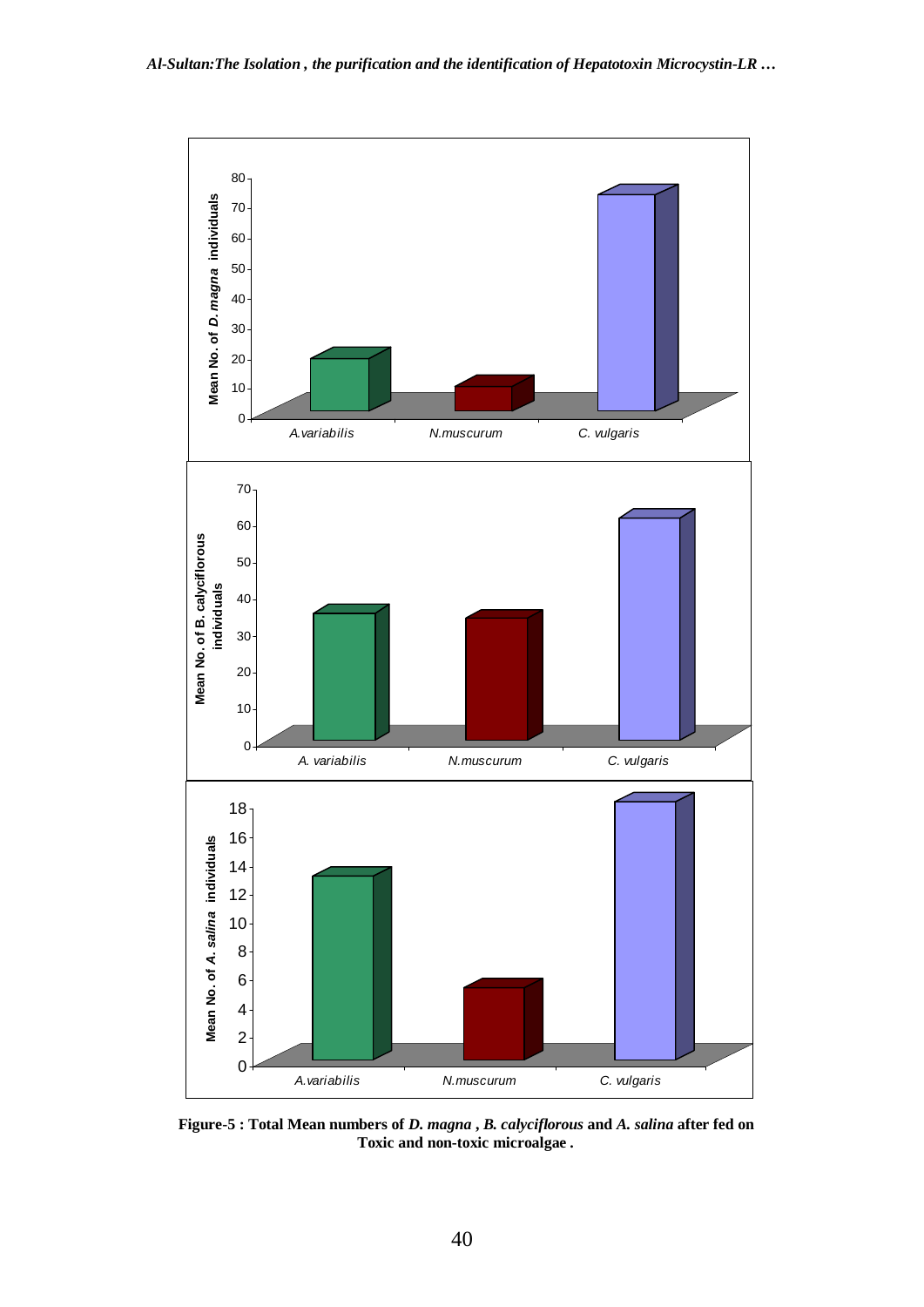

**Figure-6: Mean numbers of** *D. magna* **,** *B. calyciflorous* **and** *A. salina* **after fed on toxic and non-toxic microalgae daily along the feeding period ( 120 h ) .**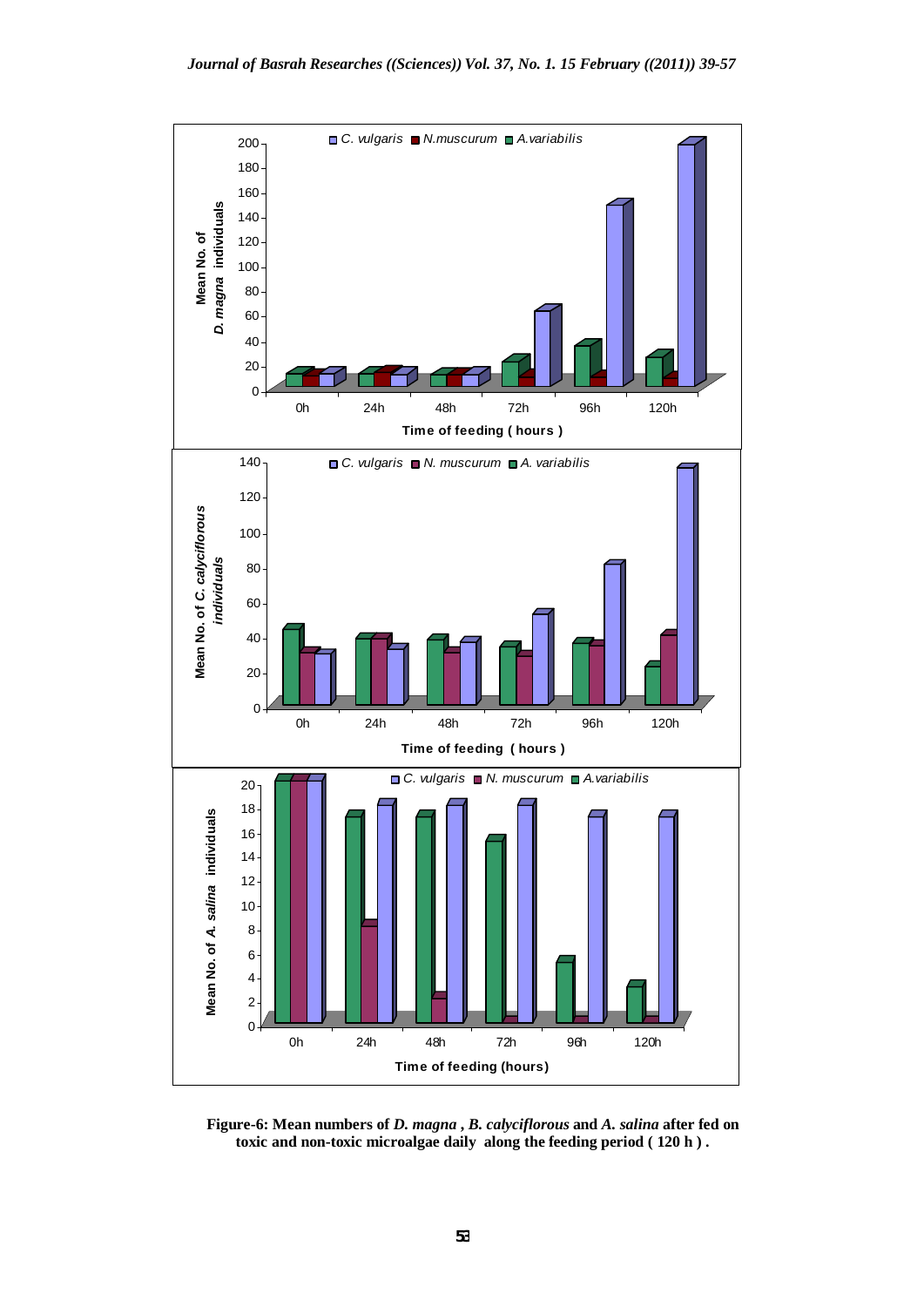# **Discussion**

 In Iraq several studies were published about toxic algae especially hepatotoxins ( microcystins ) [24] and studying their toxicity on laboratory mice [25] fish larvae [14] and on Molli fish [26] . In the present study two new toxic species of algae *A.variabilis* and *N.muscurum* belonging to division: Cyanobacteria was isolated and purified as axenic cultures in addition to detection the type of toxins which their produce hepatotoxin exactly (Microcystin-LR ) and study their effects on some economic fish larvae and zooplankton , so this study may be considered the first time in Iraq for the two cyanobacterial species . The two toxic cyanobacterial species showed high and good growth in the Chu-10 medium , but less than growth compared with non-toxic species *C. vulgaris* that showed highly growth constant and low generation time in contrast , this result was in agreement with some studies showed that green algae was grow well in this medium compared with cyanobacterial algae [27 , 24] .

The two cyanobacterial species *A. variabilis* and *N. muscurum* show their ability to produce hepatotoxins ( Microicystin-LR) with highly concentration ( $4.61$ , 27.57)  $\mu$ /ml for two species respectively , but this toxicity is considered less than the toxicity for another cyanobacterial species isolated southern of Iraq such as *Microcystis aeruginosa* , *Microcystis flos-aque , Hapalosiphon welwitschii and Calothrix parietina* [13].

Feeding on two toxic species led to decreasing in survival percentage in all three fish larvae especially *C. carpio* after fed on toxic species *N. muscurum* reach to 0 % at the end of experiment compared with those fed on non-toxic microalgae *C. vulgaris* . In addition feeding on non-toxic microalgae was led to significantly increasing in the weight and length for all fish larvae , but feeding on two toxic microalgae led to significantly decreasing in the weight and length , so this result was in agreement with the study of Teneva *et al*., [8] found that *Phormidium* extracts caused weight loss as well as neuro/hepatotoxic symptoms in mice . In addition to that Microcystin-LR inhibited the biosynthesis of glucosidases and revealed a destructive effect on membranes of lysosomes and endoplasmic reticulum[28]. Also

Al-Asarajy and Al-sultan [14] found significant decreasing in the mean of length and weight in addition the survival percentage for two fish larvae *C. carpio* and *H. molitrix* after fed on toxic cyanobacterial represented by *Microcystis aeruginosa ,Microcystis flos-aque , Hapalosiphon welwitschii and Calothrix parietina .*

 All zooplankton species *D. magna , B. calyceflourous and D. salina* increasing in their survival individual when fed on non-toxic microalgae as compared with two toxic cyanobacterial species so this result agree with the study of [29] . Several studies have reported a wide variety of changes in the feeding behavior of daphnids after exposure to cyanobacterial cells or colonies and their toxins [10 , 7 , 30 , 31 ] .

Recent studies suggested that *Daphnia* feeding can be controlled by the mechanism of chemosensory stimulation or " bad taste factor " [10] . so that was leading to possibility of selective feeding by *Daphnia* in the presence of filamentous cyanobacteria [32] *.*In contrast it is suspected that large cyanobacterial colonies and filamentous could be simply the cause of feeding inhibition in *Daphnia* [30 , 31] .

Kurmayer and Jutter [29] hypothesized that more lipophilic and less toxic compounds may cause the food avoidance of plantothrix by copepods and their results demonstrated that chemical defenses are more important than morphological features and microcystin probably causes food avoidance in *Daphnia* , In addition to that the chemical stimuli for copepods may be related to some kinds of toxin which is unknown or alipophilic microcystins or both .

DeMott and Dhawale [33] demonstrated that cells of wild type *Microcystis aeruginosa* strain PCC7806 are able to poison *D. galeata* causing the death of the animals in a short time . but *Daphnia* sp. remaind alive when myc- mutant ( non-toxic strain) was offered as food . Also Mackintosh *et al*., [9] , showed that wild type *Microcystis aeruginosa* synthesize s relatively large amounts of two microcystin variants , which are known to be potential inhibitors of *Daphnia* protein phosphatase 1 and 2A . The inhibition of these enzymes by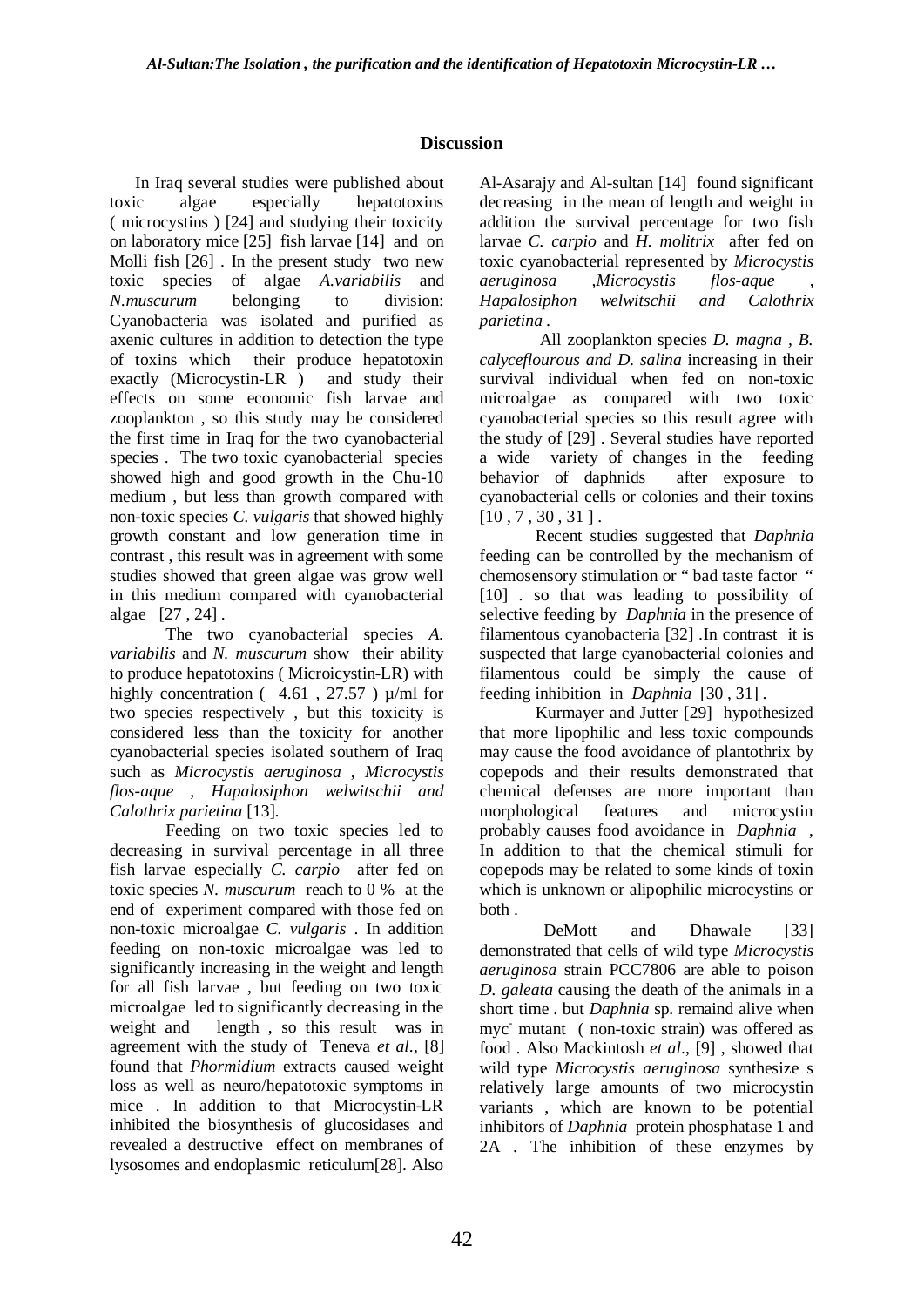microcystins plays an important role in poisoning of warm - blooded animals , which supports the idea that microcystins are the toxins which cause the death of *Daphnids* . One possible function of microcystins is that play a role in the defense of *M. aeruginosa* cells against zooplankton grazing . This hypothesis is supported by the observation that the exposure to microcystis cells reduces the life spam of *Daphnids* [34 , 35 , 36 ] .

Kurmayer and Jüttner [29] Also showed that zooplankton species studied *Eudiptomus , Cyclops , Daphnia and Thamnocephallu*s exhibited defferent sensitivity when fed on toxic *Plantokthrix rubescence* as compared with starvation treatment . The survival of *Thamnocephallu*s and *Eudiptomus* was

significantly reduced by *Plantokthrix* , but they showed that the survival of *Cyclops and Daphnia* was higher in the presence of *Plantokthrix* as compared with control without food . Also in the prescence of non-toxic alga *Anabaena* all species showed higher survival than in the controls without food .

**Conclusion :** This study revealed that two cyanobacterial species *Nostoc muscurum* and *Anabaena variabilis* isolated from sewage water in Basrah southern Iraq have the ability to produce bioactive toxins namely Microcystin-LR with highly bioactivity and toxicity against fish larvae and zooplankton in aquatic environments .

#### **References**

- 1- C. Beltran . Taxonomy of molecular genetics of the saxitoxin-producing cyanobacterial *Anabaena circinalis* . ( 2001) ( Abstract ) .
- 2- M.T. Shaaban , E.A. Lhallaf , Z.A. Nagdy and M.A. Gammal. Variation of biological dynamics and physiological fluctuations in water of fish ponds, due to different (organic and inorganic) fertilizers applications. J. Union Arab. Biol., 8: 293-313 . ( 1999) .
- 3- C.H. Beltina , J.H. Stefan, and R.D Daniel . Cyanobacterial toxins : Removal during water treatment , and human risk assessment . J. Envirn. Healh presentation. 108:113-122 . ( 2000) .
- 4- Knud –Hansen , C. F. and Batterson .( 1994) . Effect of fertilization on the production of Nile *Tilapia* . Aquacul., 123: 271- 280 .
- 5- S.K. Garg and A. Bahatnagar . Effect of varying doses of organic and inorganic fertilizers on planktonic production and fish biomass in brakish water fish ponds . Aquacult. Res , 27: 157-166 .  $(1996)$ .
- 6- W.W. Charmichael . Toxins of fresh water algae In: Handbook of Natural toxins , 3; 121 Newyork , Mared Dekkar .  $(1988)$ .
- 7- T. Rohrlack, , E. Dittmann , M. Henning , T. Börner and J. Kohl. Role of microcystins in poisoning and food

ingestion inhibition of *Daphinia galeata* caused by the cyanobacterium *Microcystis aeruginosa* . J. Applied and Environmental Microbiology . 65(2): 737-739. ( 1999) .

- 8- I. Teneva , B. Dzhambazov , L. Koleva , R. Mladenova and K. Schir Mer. Toxic potential of five fresh water *Phormidium* species ( Cyanobacteria).Toxicon.,45(6) :711- 725. ( 2005 ) .
- 9- C. Mackinntosh , k. A. Beattie , S. Klumpp , p. Cohen and G.A. Codd . Cyanobacterial microcystin - LR is a potent and specific inhibitor of protein phosphatase 1 and 2A from both mammals and higher plant , FEBS Lett.  $, 264 (2): 187 - 192.$  (1990).
- 10- J.F. Haney , J.J. Sasner and M. Ikawa. Effects of products realeased by *Aphanizomenon flos-aque* and purified saxitoxin on the movements of *Daphinia carinata* feeding appendages , J. Limnol. Oceanogr.., 28(4).67-687.  $(1995)$ .
- 11- M. K Reinikainen, M. Ulvi and M. Niku-Paavola . Acute toxic effects of anovel cyanobacterial toxin on the crustaceans *Artemia salina* and *Daphnia pulex* . J. Arch. Hydrobiol. , 133, 61-69 . (1995).
- 12- K. Sivonen and G. Jones . Cyanobacterial toxins , P;41-11 . In: I. Chorus and J. Bartran ( sd.) Toxic cyanobacteria in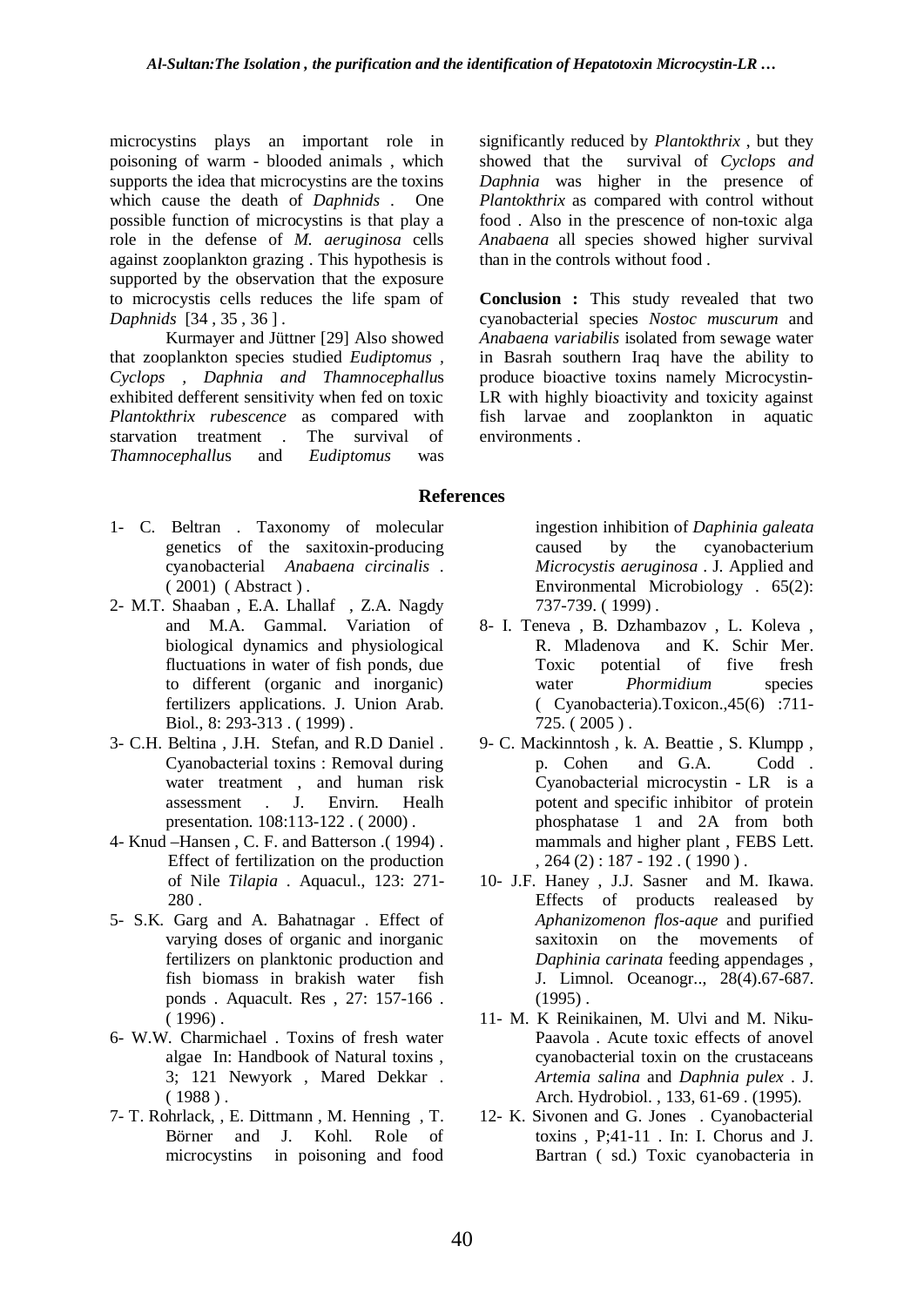water . E&FN Spon, London, Great Btitan . ( 1999) .

- 13- M.J. AL-Aaragy and E.Y.A. Al-Sultan . Isolation and purification of hepatotoxin ( Microcystin-LR ) from some Blue green algae of sweage water in Basrah . J. Marsh Bulletin , 3( 1 ) ; 1-16 . ( 2008 )a .
- 14- M.J. AL-Aaragy and E.Y.A. Al-Sultan . Effects of some toxic microalgae on larval stage of the common carp larvae (*Cyprinus carpio* L. ) and silver carp ( *Hypophathalmicthyes molitrix* Val. ) .Basrah , J. of Agricul. Sci. Vol. 21 P: 67-87 . (2008)b
- 15- J.R. Stein ( 1975 ) . Handbook of phycological method . Cambridge University press . Cambridge . 445 pp.  $(2008)$ .
- 16- V.E. Weideman , P.R. walne and F.R. Tainor . A new technique for obtaining axenic cultures of algae . Can . J. Bot., 42 : 958 -959 . ( 1984 )
- 17- R.A. Vollenwieder . Amanual of method for measuring primary production in a quatic environment . Black well . Publ. Oxford . 225 . (1974).
- 18- M. Smith . Fresh water algae of united states . Mc Graw Hill , New York . 325 pp.  $(1950)$ .
- 19- T.U. Desikachary . Cyanophyta . Indian council of agricultural research , NewDelhi , 517 pp. ( 1959 ) .
- 20- G .W Prescott . Alage of the western great lake area . 6th ed., William C. Brown Co. Publishers . Dubugue , Towa , PP 977. ( 1975 ) .
- 21- R. Luukkainen , K.Sivonen , M. Namikoshi , M. Farding , K. L. Rinehart , and Niemeta , S. Isolation and identification of eight Microcystins from thirteen *Oscillatoria agardhii* strains and structure of new Microcystin . Applied and Envir . Microbiol., P. 2204 - 2209.  $(1993)$ .
- 22- M. Namikoshi, , B.W. Choi , F. Sun and K.L. RinehartChemical characterization and toxicity of Dihydro Derivatives of Nodularin and Microcystin - LR potent cyanobacterial cyclic peptide hepatotoxins . Chem . Res. Toxicol., 92 :151 - 158 . ( 1993 ).
- 23- A. Mahakhart , T. Sano , P. Ratanachot , T. Tong-ram , V.S. Srivastava , , M.M. Watanabe and K. Kaya . Detectionof microcystins from cyanobacterial water blooms in Thailand fresh water.Phycological Res., 46 : 25-29. ( 1998).
- 24- E.Y.A. AL-Sultan , Bioassay of some toxic microalgae . Ph.D. Thesis . College of Education Basrah Uni. / Iraq , pp. 127 . .( 2007).
- 25- W.A.H. AL-Hilfi. The study of some biologfical effects for toxin produced alga *Microcystis aeruginosa* Kutez. (cyanobacteria ) MSc. Thesis , Basrah Uni . College of Science / Iraq . P. 58 .  $(2007)$ .
- 26- E.Y.A. AL-Sultan and A.A. AL-Ali . Histopathological and biological effects of toxic algae *Hapalosiphon welwitschii* on molli ( *Poecilia sphenops* Valenc*.*) . basrah ,J of Agricul. Sci. Vol. 23(2):  $169 - 185$ . (2010).
- 27- M. AL-Aarajy. Studies on the mass culture of some microalgae as food for fish larvae, PH.D Thesis ,Univ. of Basrah . 107 pp. (1996).
- 28- A. Lankoff and A. Kolatag . Microystin-LR and nodularin on the activity ofsome glucosidases in mouse liver . J. of Toxicology . 144:2-3):177-185. (2000) .
- 29- R. Kurmayer and F. Jütter . Strategies for the co-existence of zooplankton with the toxic cyanobacterium *Plantothrix rubescen*s in lake Zürich . J. of Planton Research 12(4):n 654-683 . (1999) .
- 30- W.R. DeMott , S. Dhawale and , E. Vaan Donk. *Daphnia* food limitation in three hypereutrophic Dutch lakes : Evedence for exclusion of large- bodied species by interfering filaments of cyanobacteria . J. Limnol. Oceanogr. 46:2054-20-60 .  $(2001)$ .
- 31- A. Ghadouani and E.E. Prepas . Effects of experimentally induced cyanobacterial blooms on crustacean zooplankton communities .J. Freshw. Biol. 48:363- 381 . (2003) .
- 32- G.T Epp. Grazing on filamentous cyanobacteria by *Daphinia pulicaria .* J. Limnol. OceanoGR.41:560-567 .  $(1996)$ .